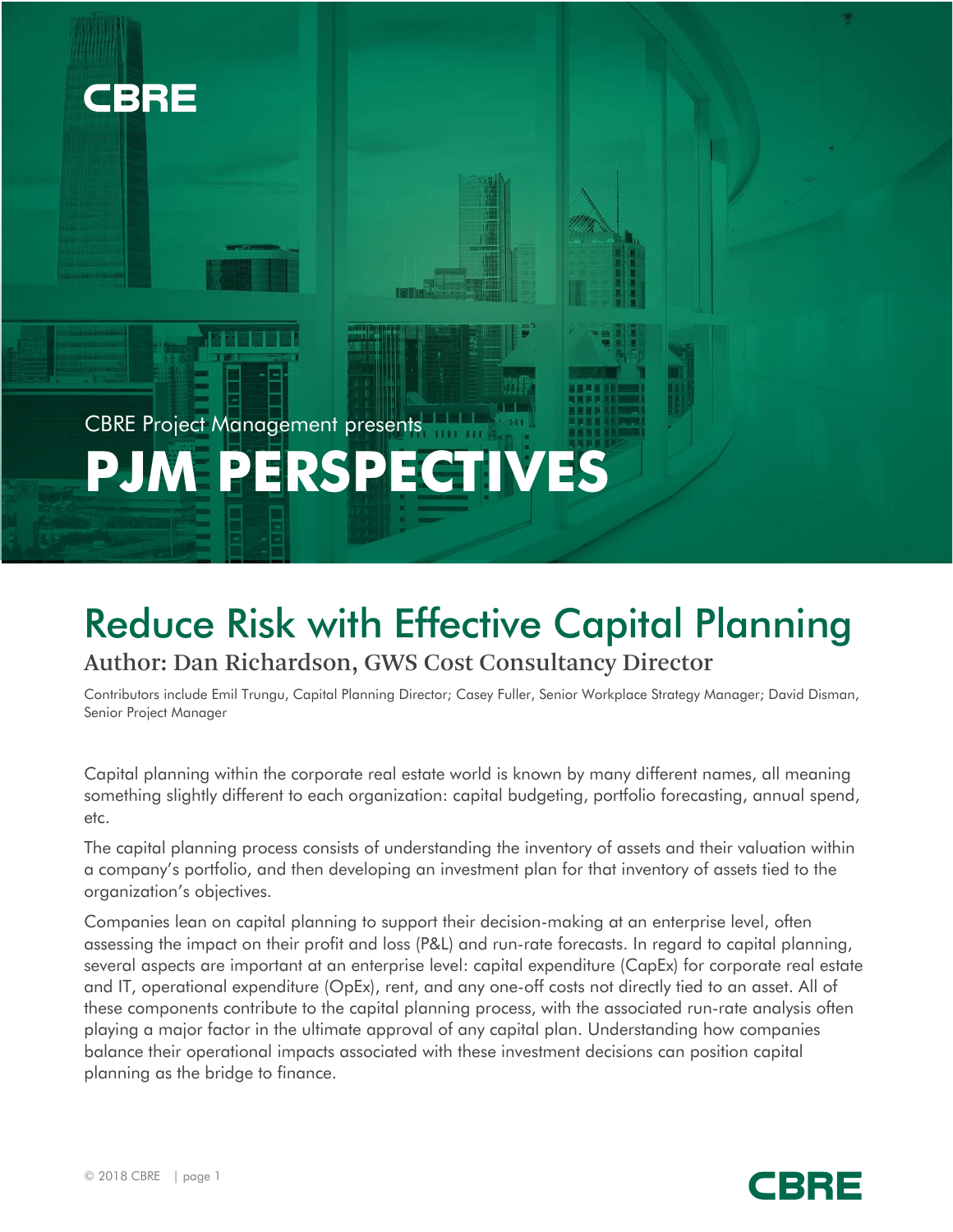



For owners and occupiers, developing a long-term capital plan poses a significant challenge as corporate objectives and investment strategies are constantly shifting on a short-term basis.

## Who Benefits?

Any organization with a real estate portfolio can benefit from a sound capital plan. Whether you're a small regional campus owner or a corporation with tens of millions of square feet across the globe and billions in assets, developing a capital plan can be extremely favorable and financially beneficial.

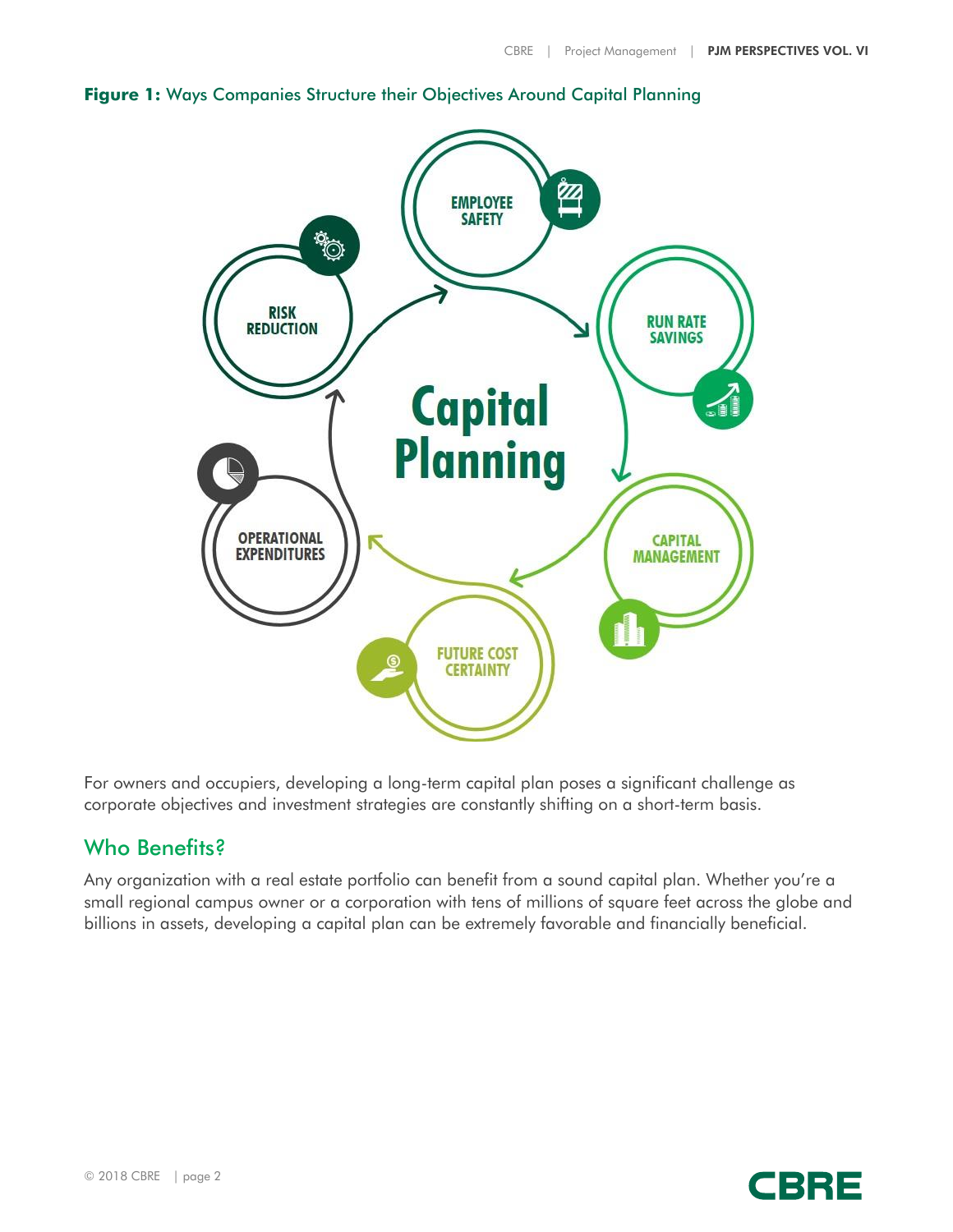### Core Components

Capital planning is simply defined as a structured process of assessment, evaluation, and prioritization of re-investment needs in a given portfolio, ultimately leading to an actionable plan that addresses an organization's objectives. This is achieved through collaboration with business leadership, internal occupancy planners, financial analysts, asset managers, operations teams, cost consultants, and other internal stakeholders (IT, security, etc.) contributing to a prioritization process that assesses the individual components of the portfolio, analyzes the assets, and produces a hierarchy of necessary projects to ensure the portfolio is aligned with the overall corporate strategy. Projects can consist of asset maintenance, disposition of unneeded holdings, or the purchase and/or construction of new facilities. A properly implemented and attentively maintained capital plan reduces asset exposure and maximizes efficiency of the annual spend. Figure 3 depicts the process of

#### Figure 3: Examples of Capital Planning Outputs



successfully establishing organizational goals early on to support the capital plan. There are a number of outputs that come from the capital plan; OPEX, P&L run rate, and capital expenditure. There can be other outputs such as cash flow, one-off projects, etc.

## Implementing Capital Planning

Once established, the capital plan is a recurring and continuous process. Figure 4 represents a typical approach to capital planning that has proven effective over a diverse group of organizations and real estate sectors.



#### **Figure 4:** Typical Capital Planning Approach

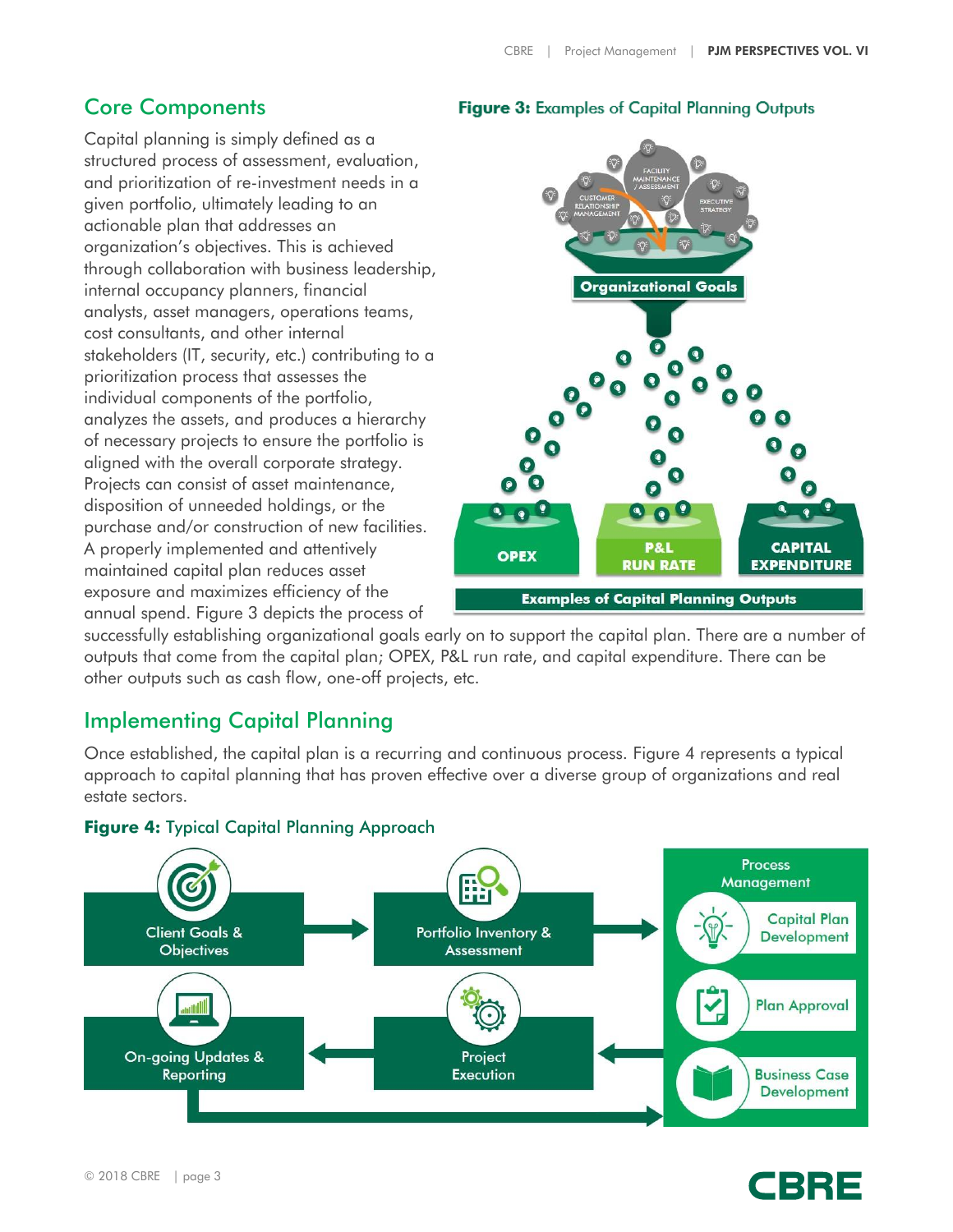#### The Process, Defined



Goals: Establishing clearly defined goals prior to beginning the process ensures positive outcomes based on specific organizational objectives. A lack of concise and measurable goals leaves the capital plan at risk of being ineffective for long-term capital management and expense control. As corporate initiatives continue to fluctuate, it's important to establish a plan with adequate agility to absorb near-term changes without resulting in long-term impacts. Factors that cause planned projects to be reconsidered and unplanned projects to be initiated:

- Lease activity renewals, expansions and relocations
- Business units growth, innovation and contraction
- Corporate infrastructure, workplace environment and strategic initiatives
- Lifecycle maintenance repair and replacement and cosmetic improvements
- Regulatory remediation, business unit segregation and environmental
- Mergers and acquisitions and other unplanned events



Assessments: Portfolio inventory assessments occur in both owned and leased locations via building engineers, facility managers, or a dedicated team of assessors. Establishing an accurate assessment of all building components, including interior finishes and furniture, is critical for determining project scope, cost estimates, and project prioritization. Inventory assessment can also include measuring whether there is an abundance—or lack of—adequate space to meet a company's needs. If the current real estate portfolio doesn't meet future company objectives then the addition or disposition of facilities (leased or owned) would be incorporated into strategic planning.

For existing facilities, with the advancement in mobile technologies, field staff can accurately collect, sort, and catalog facility assessment data in real time.



Process Management: Process management encompasses capital plan development, business case development, and plan approval. Consolidating raw data into a capital planning tool, such as Kahua, supports easy tracking and updating. Rough Order of Magnitude (ROM) or "high level" cost estimates are then generated for potential projects.

The gathered information is then vetted for accuracy, and critical dates or timelines are established. This data helps determine which projects are priority, how long they will take, and which projects can wait.

a. Capital Plan Development: During capital plan development, the plan structure begins to take shape through data input summaries. Companies can then begin a high-level review of the proposed projects to verify that they are in-line with their organization's previously defined goals.

This part of the process involves project prioritization and scoring, which is crucial to determining the best path for risk reduction based on an organization's goals. Facility, compliance, infrastructure, consolidation, and capital improvement projects are prioritized based on liability or company exposure that a breakdown could create. Interior renovations, building amenities, furniture programs, and leased fitouts are generally tied to the corporate strategy, capital management, and run rates.

b. Business Case Development: The business case or needs statement for each project is used to generate the support and approvals needed to turn project requirements

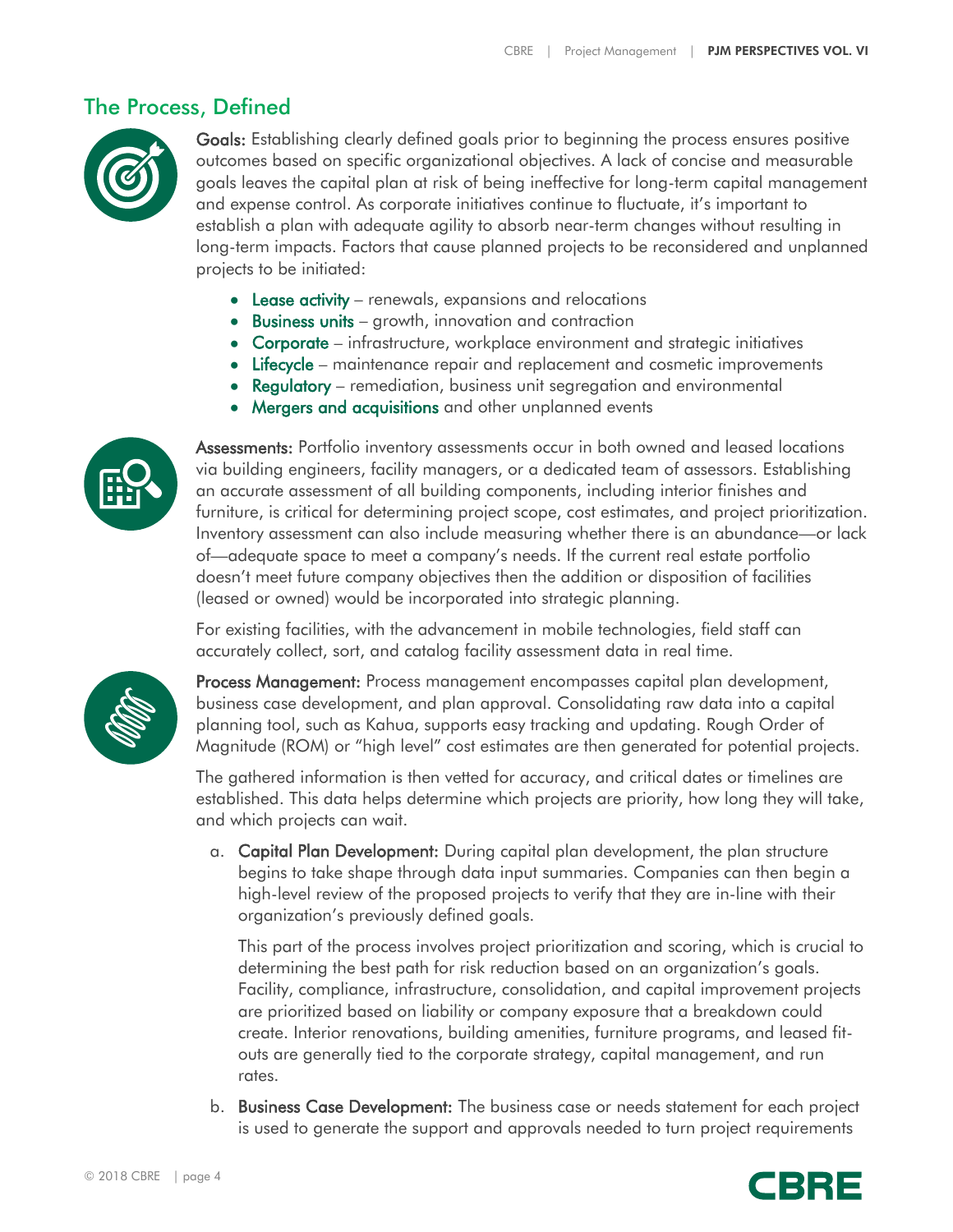into reality. The capital plan leader can explain risks or opportunities and the impact of proceeding or not proceeding with the project. Recommendations are made, along with providing compelling evidence that the proposed action is the optimal solution under the circumstances for CapEx, P&L, etc.

c. Plan Approval: During the plan approval process, the company will need to sign off on the proposed capital strategy. Once the information has been approved and validated with the project teams, the capital plan is established within a technology platform, such as Kahua, for execution and tracking.



**Project Execution:** Projects are assigned to project managers and implemented with the assistance of the facility management team and other key stakeholders. As the plan is implemented, project performance and corporate strategy need to be closely monitored to ensure that the objectives are being met.

Ongoing Reforecasting and Reporting: Managing reports and properly tracking projects help to maintain financial stability for unplanned projects and ensure future plan accuracy. Monthly forecasting of active projects is crucial to provide and track against the plan. The monthly forecast should include (but is not limited to):

- Actual spend aligning to projections
- Stalled planned projects
- New or unplanned projects generated

## **Outcomes**

Organizations may have different primary goals, but the benefits of capital planning are universal:

- 1. Improved facility management
- 2. Run rate savings/stability
- 3. Accurate staffing and resource projections
- 4. Economy of scale purchasing for program initiatives
- 5. Effective capital spend management
- 6. Cost and risk reduction
- 7. Focused cash flow and depreciation forecasting
- 8. Greater employee satisfaction
- 9. Improved safety
- 10. Year-to-year business optimization through analytics

An effectively structured and properly implemented capital planning strategy is invaluable to an organization's real estate portfolio. Identifying key stakeholders and primary outcomes early on is crucial to building a proper foundation for the plan. Following that structure, practicing consistency in data collection and ROM costing, and adjusting as outside factors intervene is critical to overall success.

Achieving organizational goals can be accomplished through collaboration, reliance on resources, and engaging with those who have the experience to maintain the capital plan.